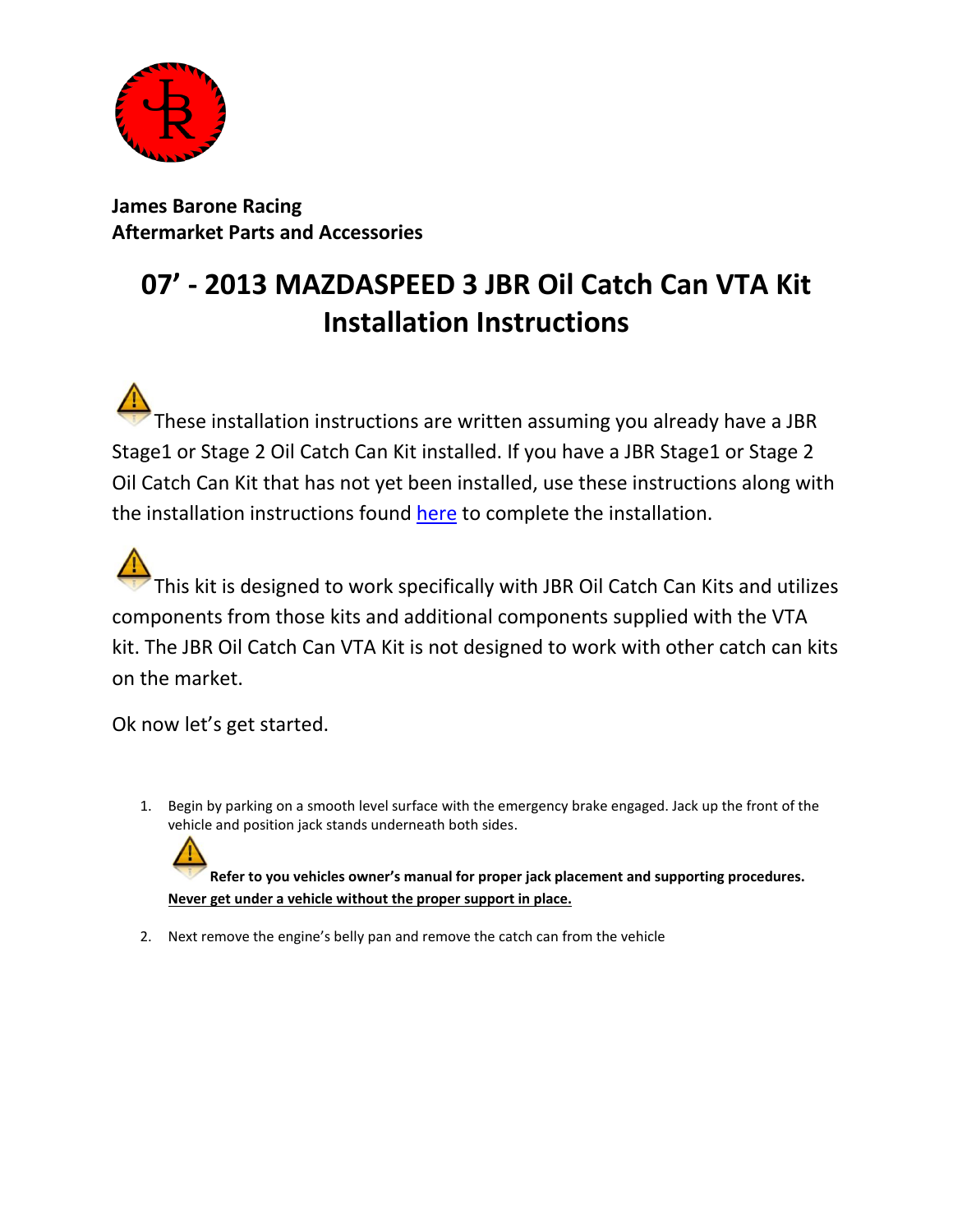- 3. Place the filter assembly on to the top port of the catch can with the filter facing up and zip tie the hose to secure it. The filter assembly must be pointing up for proper venting, not down or to the side.
- 4. Place the 5" piece of rubber hose on to the lower port of the catch can and secure it with a hose clamp.
- 5. Put the Barbed T in to the other end of the 5" piece of hose and secure it with a hose clamp.



- 6. Reinstall the catch can in to the vehicle.
- 7. Remove the hoses attached to the intake manifold and the PCV valve. If you have a Stage 2 Oil Catch Kit installed and the check valve is already connected to the PCV valve there is no need to remove the hose.

**If you have a JBR Stage 2 OCC kit with a check valve installed on the intake manifold, MAKE SURE THE ARROW ON THE CHECK VALVE IS POINTING AWAY FROM THE PCV VALVE. IF IT'S NOT, REASSEMBLE THE FITTINGS SO THE ARROW ON THE CHECK VALVE IS FACING AWAY FROM THE PCV VALVE. Then reinstall the check valve hose on to the PCV Valve.**

8. Next, connect the hose from the PCV to the T. Trim the hose if necessary.

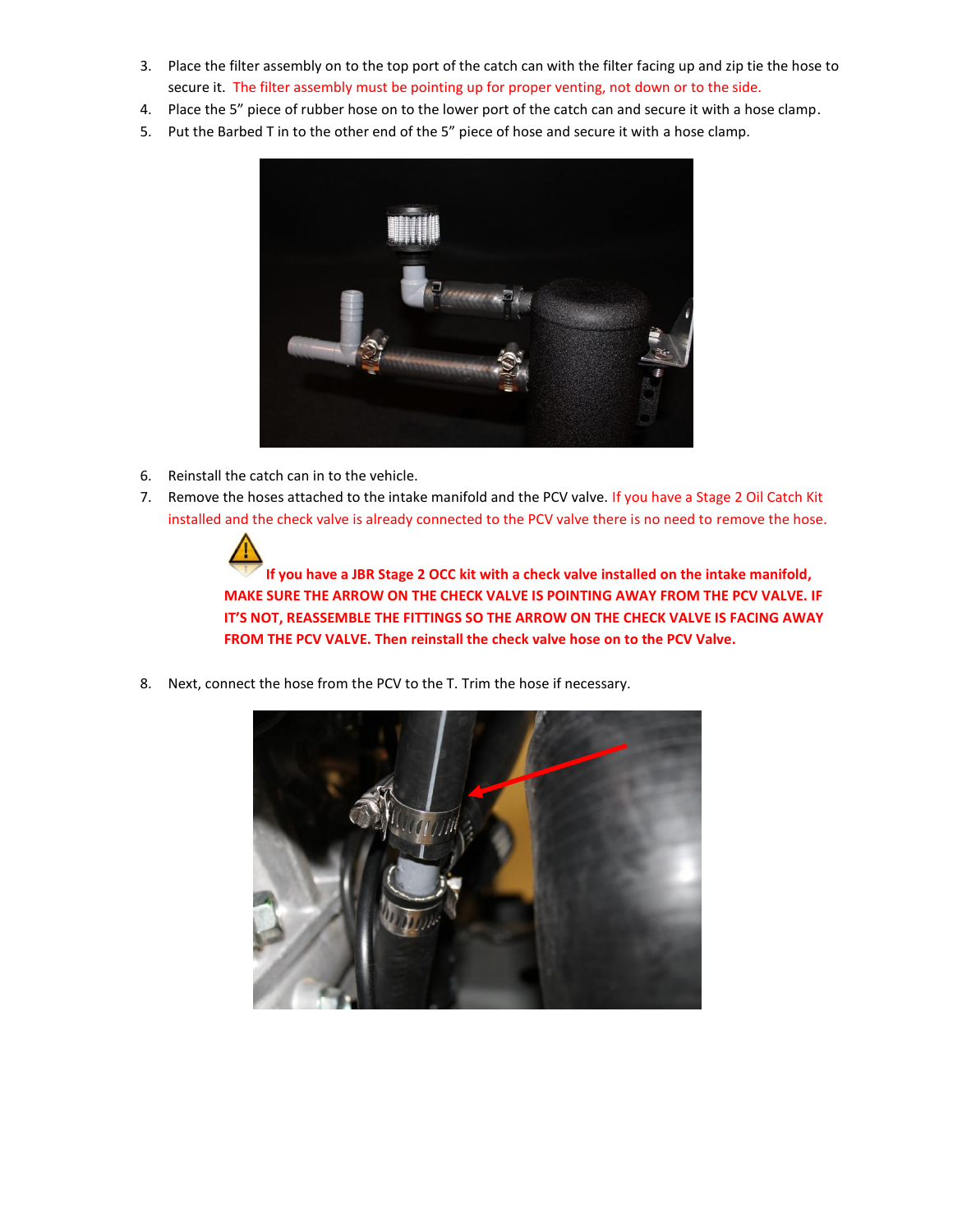9. Attach the short hose and plug included with the VTA kit to the intake manifold port.



10. Remove the OEM hose from the CAM cover by squeezing the 2 green tabs and pulling the hose off of the cam cover. Then, remove the green clip from the Cam Cover.

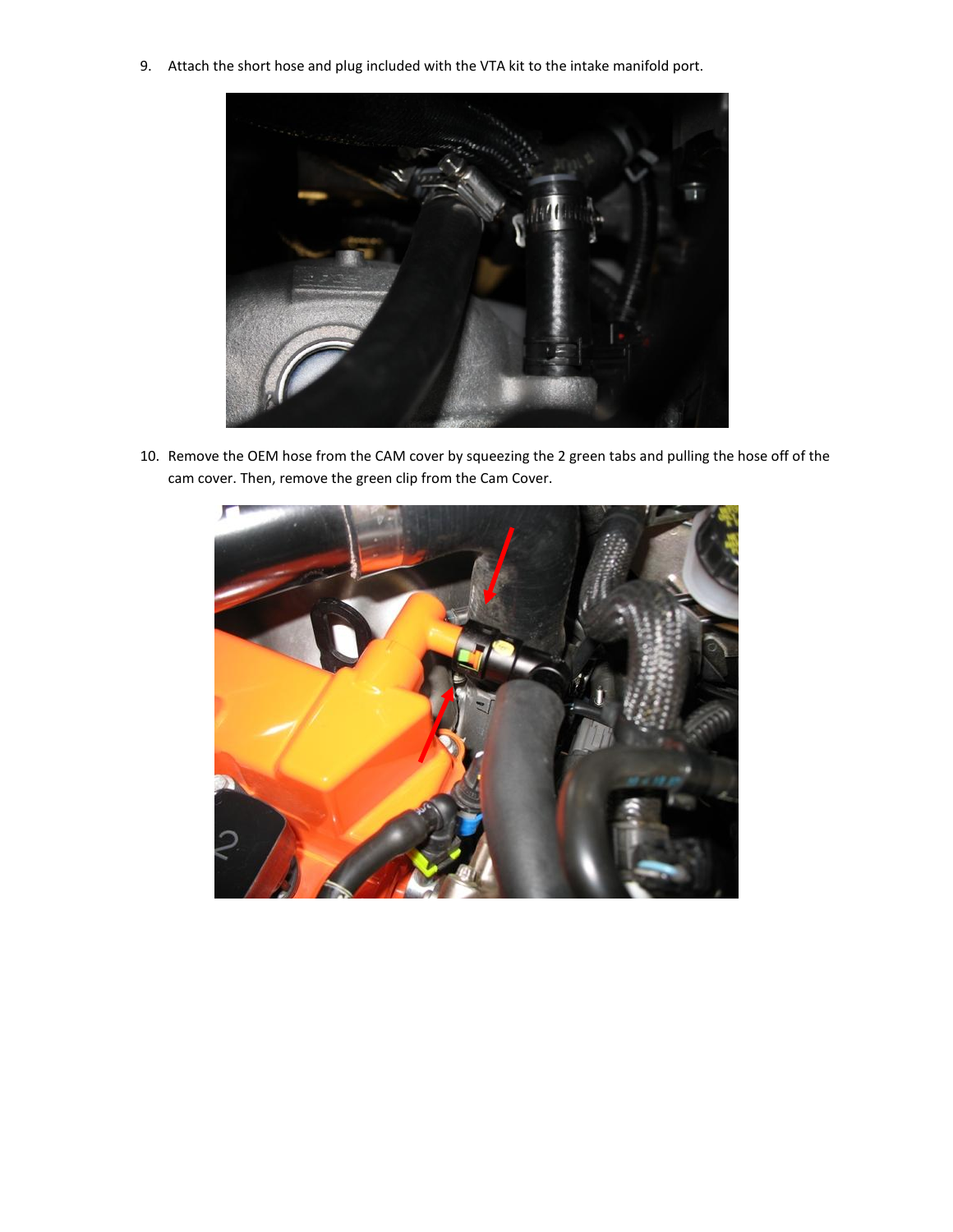10. Loosen the clamp on the intake hose and remove the OEM Cam Cover hose



11. Insert the plug included with the VTA kit in to the intake hose and secure it with the clamp removed in step 10.

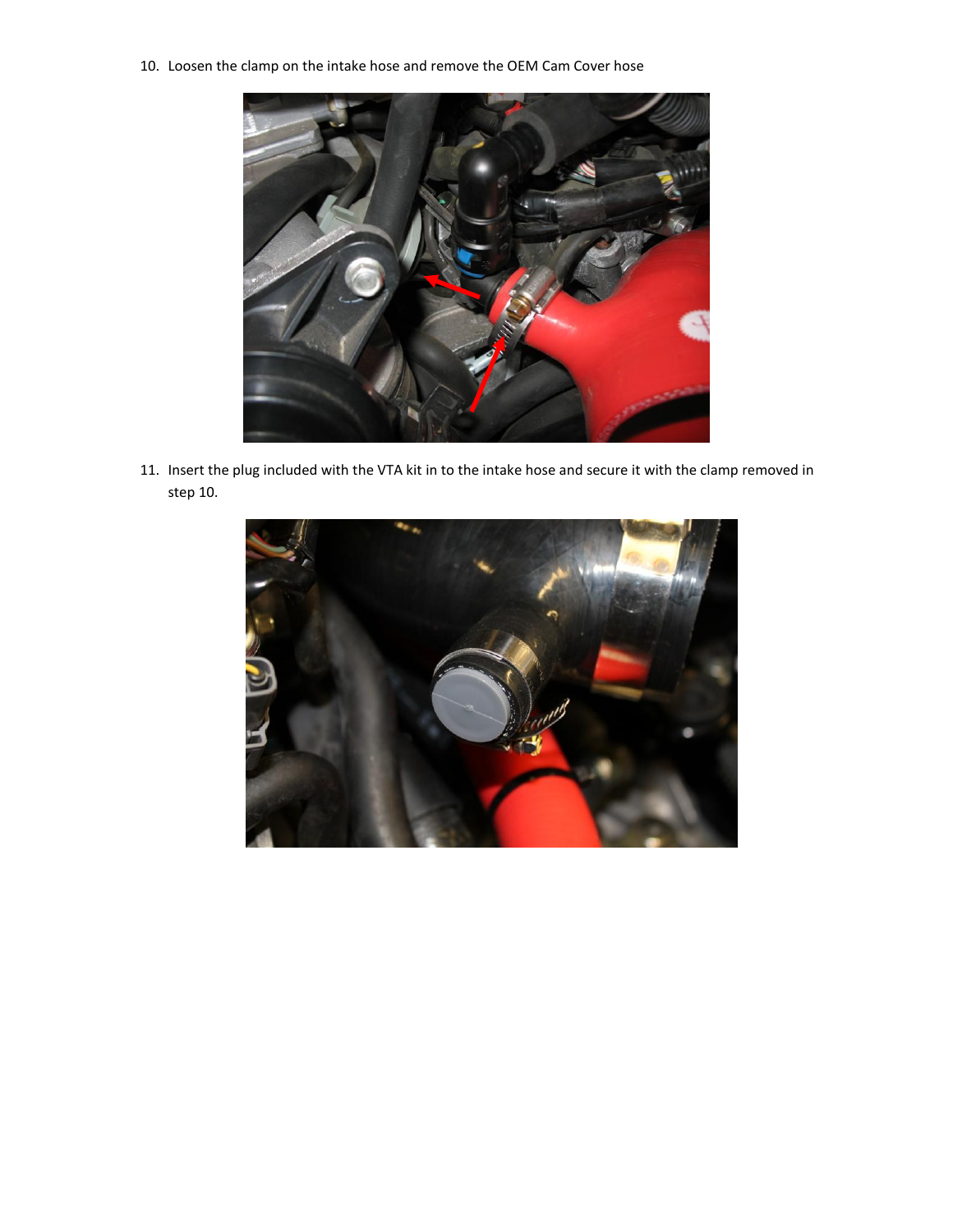12. Next, feed the other hose removed in step 7, down in front of the EGR valve, underneath the bypass hose and connect it to the cam cover vent with a hose clamp. This can be done without removing the battery box. The picture below illustrates the routing if the battery box and turbo inlet pipe was removed.

Hose from Cam Cover Vent

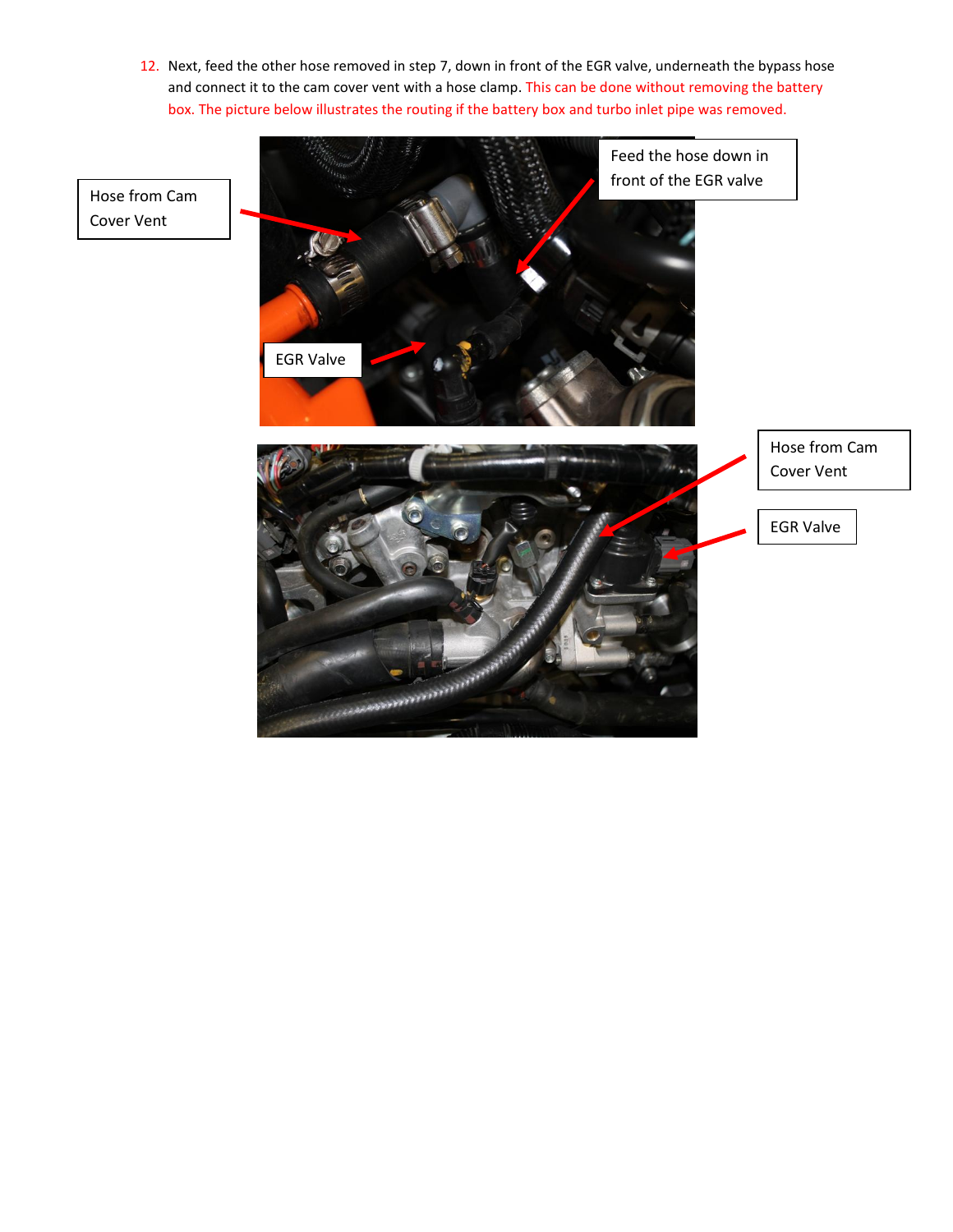13. Loosely secure the hose from the Cam Cover to the bypass hose and/or the radiator hose so it doesn't interfere with the shifter linkage.



14. The last step is to connect the hose from the Cam Cover to the T. Trim the hose if necessary and secure with a hose clamp.



#### **Congratulations you have now completed the installation of your new JBR Oil Catch Can VTA Kit!**

After 3 weeks check the contents of your catch can by loosening the valve and allowing it to drain in to a cup. This will help you gauge how often you'll need to check and drain your catch can. There is no need to check on it any sooner. Please don't drain it on the ground. This is also a good time to check the installation for leaks.

After 3 months or so you'll want to inspect the installation of the entire kit. If everything looks good, all that's left to do is periodically drain the catch can.